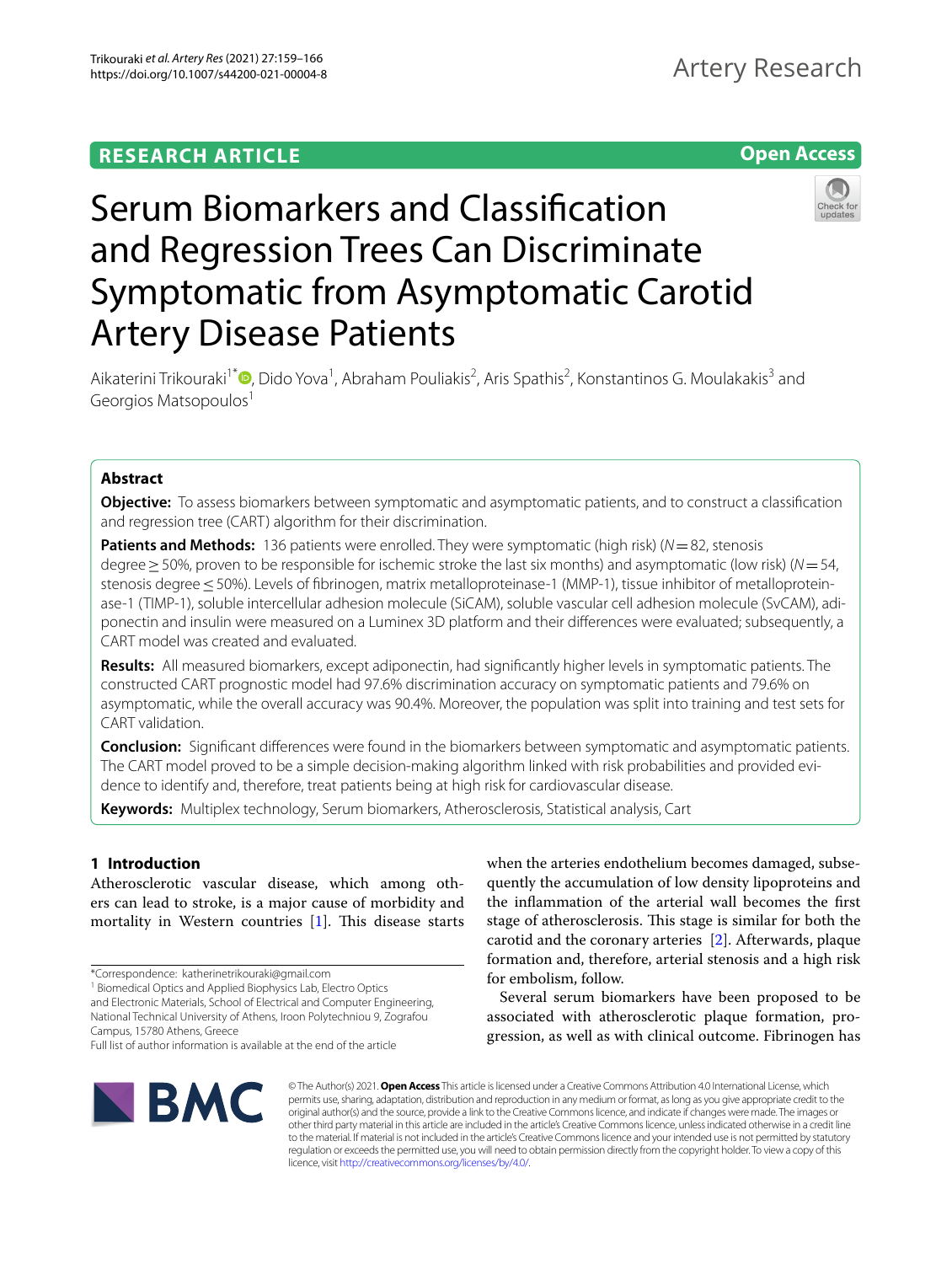a role in the initial stages for the formation of atherosclerotic plaque [\[3](#page-7-2)] and prospective studies have confrmed a strong efect of raised fbrinogen in the progression of stroke and arterial disease [[4\]](#page-7-3). Matrix metalloproteinase-1 (MMP-1) is expressed in human carotid artery disease and correlates with plaque instability [[5](#page-7-4)]; the latter is largely responsible for atherosclerosis complications [[6\]](#page-7-5). Instability is characteristic for plaques with high extracellular lipid content and an excess of macrophages in the cap [[7\]](#page-7-6), release of proteolytic enzymes (i.e., matrix metalloproteinase) by macrophages is suggested as a mechanism of cap erosion, since it can degrade various extracellular matrix components [[8](#page-7-7)].

Tissue inhibitor of metalloproteinase-1 (TIMP-1), has been identifed as involved in plaque formation [\[9](#page-7-8)]. TIMPs which are synthesized and secreted in atherosclerotic lesions, predominantly from macrophages and smooth muscle cells, contribute both to infammatory state as well as the extracellular remodeling, which occur during several steps in atherogenesis and vascular remodeling [\[10](#page-7-9)]. Cellular adhesion molecules (CAMs), specifcally, soluble intercellular adhesion molecule (SiCAM) and soluble vascular cell adhesion molecule (SvCAM), mediate the adhesion and leucocytes migration, steps that might have an important role in early atherogenesis [[11,](#page-7-10) [12](#page-7-11)]. Focal expression of CAMs has been identifed in atherosclerotic lesions [[13](#page-7-12)]. All clinical and experimental studies relevant to adiponectin suggest that it is a critical vascular protective molecule and its reduction can contribute to vascular injury in disease associated with metabolic disorder [\[14\]](#page-7-13). Adiponectin is an adipose-specifc plasma protein that has important roles in atherosclerosis [[15\]](#page-7-14). Experimental studies have demonstrated that adiponectin has anti-infammatory and anti-atherogenic properties. Moreover, high insulin levels are related to an increased cardiovascular risk, which is well known from several studies. Α positive relationship between insulin levels and atherosclerotic events is reported [[16\]](#page-7-15).

Despite all the aforementioned biomarkers have been acknowledged to play an important role in atherosclerosis, their use in the clinical practice for decision-making is rather difficult. However, computer science and artificial intelligence enabled the development of computerassisted systems for the support of clinical diagnosis or therapeutic and treatment decisions. Various classifcation techniques such as neural networks [\[17](#page-7-16)], discriminant analysis [[18](#page-7-17)], classifcation and regression trees (CARTs) [\[19,](#page-7-18) [20](#page-7-19)] or genetic algorithms [\[21](#page-7-20)] have been used in medicine. Among the various decision support techniques, CARTs are an attractive machine learning approach to extract knowledge from data; and simultaneously construct easily understandable by physicians algorithms, being linked with probabilities.

In this study, there are two targets: (a) to assess the levels of fbrinogen, matrix metalloproteinase-1 (MMP-1), tissue inhibitor of metalloproteinase (TIMP-1), soluble intercellular adhesion molecule (SiCAM), soluble vascular cell adhesion molecule (SvCAM), adiponectin and insulin between symptomatic vs. asymptomatic patients and (b) to construct and evaluate a CART model for the discrimination of these two groups of patients as a potential algorithm to be used in clinical practice.

## **2 Patients and Methods**

## **2.1 Patient's Cohort**

In the present investigation, randomly selected patients with established carotid atherosclerosis and subjects without apparent atherosclerotic manifestations were enrolled after informed consent. 136 patients, from the Vascular Surgery Clinic or the Cardiology Clinic of the University General Hospital "Attikon", were enrolled in the study. The study protocol conformed to the ethical guidelines of the 1975 Helsinki Declaration and was approved by the Ethics Committee of "Attikon" University Hospital. Patients were subsequently examined and assigned into the following groups [\[22](#page-7-21)]:

- 1. Symptomatic (high risk) group (stenosis degree $\geq$  50%, which is proven to be responsible for ischemic stroke in the last six months): the number of patients in this group was 82.
- 2. Asymptomatic (low risk) group (stenosis degree  $\leq$  50%): it consisted of 54 individuals to identify diferences from the patients with symptoms.

Moreover, it is well known that atherosclerosis can lead to stroke, also, this disease starts when the arteries endothelium becomes damaged; therefore, arterial stenosis, in a relatively high percentage, happens  $[1, 2]$  $[1, 2]$  $[1, 2]$  $[1, 2]$ .

#### **2.2 Clinical Data Collection and Imaging Tests**

Patients demographic data were recorded: including gender, age, smoking habits, body mass index (BMI, underweight<18.5; normal weight 18.5–25; overweight 25–30; obese>30), systolic blood pressure (Systolic BP, normal 100–140 mmHg), triglycerides (normal<150 mg/dL; mildly high 150–199 mg/dL; high 200–499 mg/dL; very high>500 mg/dL) white blood cells (WBC, average normal range 4500-10,000 counts/mm<sup>3</sup>). Blood pressure was measured twice with the patient seated for at least 15 min and with an intermediate time interval of 5 min between the measurements. The average of the measurements was evaluated and recorded, without any diferences between the right and the left arm.

To defne the stenosis degree, all participants underwent carotid ultrasound followed by image analysis at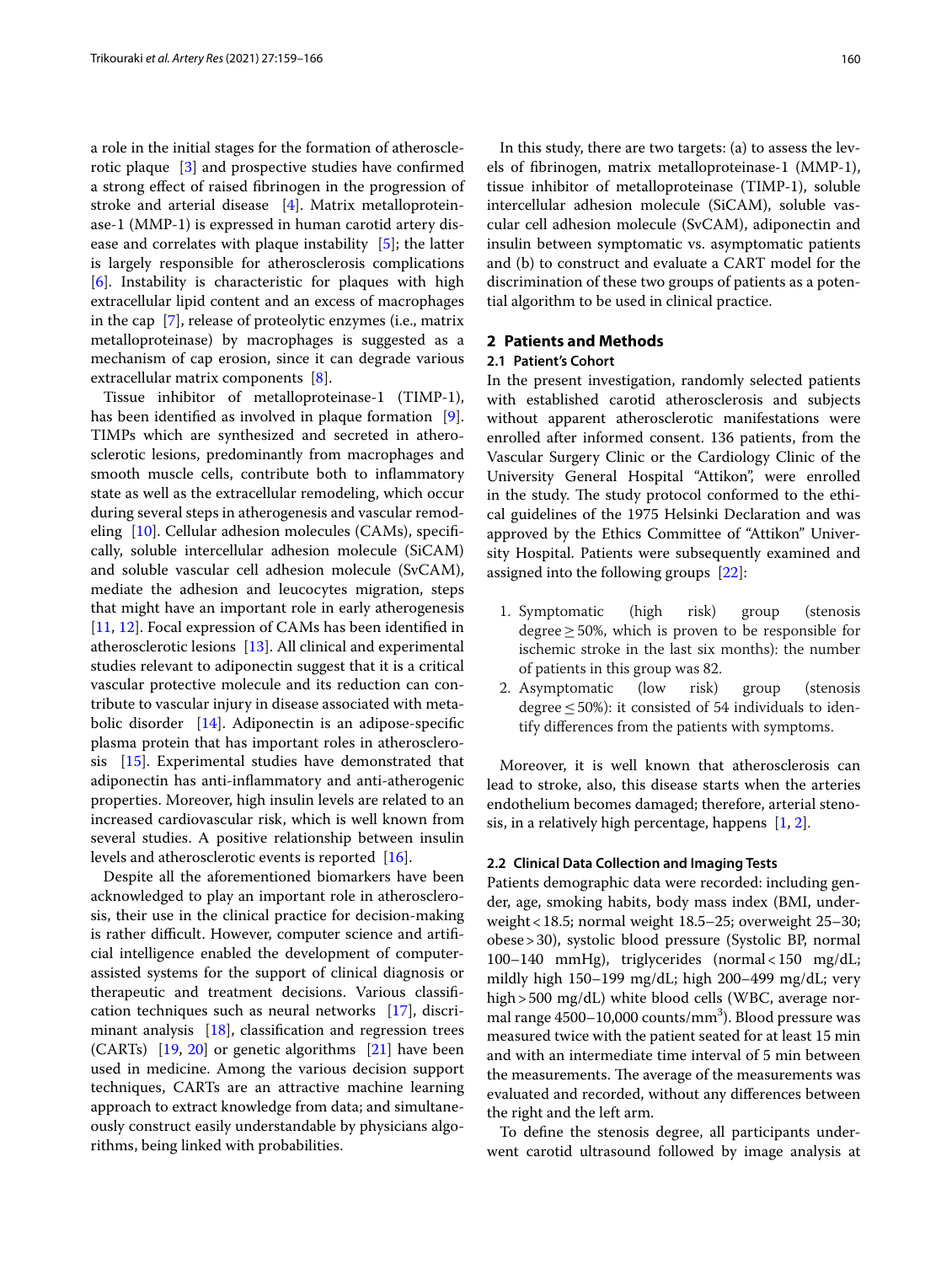the study initiation. The ultra-sonographic test was performed by one experienced vascular surgeon to avoid inter-observer variability, using a linear transducer signal of 12 MHz (General Electric LogiqE, Riverside, USA). The patients were in a supine position with a slight stretch of the head, to be able to display the ipsilateral carotid in an appropriate suitable longitudinal and lateral projection. Both carotids, were tested with an angle between head and transducer  $< 60^\circ$  and the patient being in apnea. To ensure the reproducibility of carotid measurements, a carotid ultrasound assessment protocol was developed, by the University of Athens team, based on co-evaluation of sonographic and angiographic fndings. In that way, the longitudinal ultrasound imaging was taking place in standard view of the carotid, while all other parameters were stable (imaging modality, B-mode; dynamic range, 60 dB; persistence, low; frame rate, higher than 25 frames/s). To have comparability of the measured parameters between the groups, anatomical areas of interest were predetermined based on guide points that included 3 cm length of the proximal internal carotid artery, carotid bulb and 1 cm length of the common carotid artery. Atherosclerotic lesions were distributed in the 3 carotid regions as follows: (a) carotid division (50%), (b) internal carotid artery (30%), and (c) common carotid artery (20%). In addition, to avoid interobserver variability, all patients were evaluated by a single and experienced vascular surgeon.

## **2.3 Biomarkers**

For all patients, blood sampling was performed in the morning (8:00 and 10:00 a.m.) after an overnight fast. Serum and plasma were isolated after centrifugation at 700 g. Samples were stored at −80 °C. Levels of all proteins, except fbrinogen, were measured in serum using multiplex analysis. Using commercially available kits, inflammation related biomarkers were selected. This included measurement of plasma concentrations of fbrinogen, matrix metalloproteinase-1 (MMP-1), tissue inhibitor of metalloproteinase (TIMP-1), soluble intercellular adhesion molecule (SiCAM), soluble vascular cell adhesion molecule (SvCAM), adiponectin and insulin (EMD Millipore Corporation, Darmstadt, Germany). Bead assays were performed according to the manufacturer's protocol (Millipore, Billerica, MA, USA) and were analyzed on a Luminex 3D platform (Luminex Corp, Austin, TX, USA).

Intra-assay precision for all proteins was generated from the mean of the %CV's from eight reportable results across two diferent concentrations of analytes in a single assay; thus for an overnight protocol, the values were:<15%CV for fibrinogen, ≤10%CV for TIMP-1,<15%CV for SiCAM and SvCAM, 2%CV for adiponectin and<10% for insulin; while for a 2-h protocol, the values were: 2.6%CV for MMP-1. Inter-assay precision was generated from the mean of the %CVs across two diferent concentrations of analytes and across 4 different assays. The values were: <  $20\%$  CV for fibrinogen,≤10%CV for TIMP-1,<20%CV for SiCAM and SvCAM, 10%CV for adiponectin,<15% for insulin and 8.4%CV for MMP-1, respectively.

## **2.4 Statistical Analysis**

The variation of the biomarkers' levels between symptomatic and asymptomatic patients was performed by the independent-samples *t* test. Results were reported as mean value $\pm$ SD. The distributions were tested for normality by Kolmogorov–Smirnov analysis. A p value < 0.05 was considered to be statistically signifcant. SPSS statistics software (version 22.0; SPSS Inc., Chicago, IL, USA) was used both for statistical analysis and CART construction.

## **2.5 Classifcation and Regression Tree (CART)**

Classifcation and regression tree [\[19](#page-7-18)] is a recursive, partitioning, machine learning technique that builds tree-like structures for predicting or discriminating continuous variables (hence regression) or categorical variables (classifcation). In this study, the produced CART tree-like algorithm, created a set of if–then logical/split rules, eventually allowing assignment of patients as symptomatic or asymptomatic. The probability of a case belonging to one of the two categories was also provided by the CART. The CART was composed of nodes (i.e., points where decisions are made), moreover nodes had a hierarchy of layers: the frst layer had only one node ("root" node), nodes in subsequent layers were linked with nodes in two other layers (parent and children nodes, called "branches"), while this hierarchical structure ends with terminal nodes (having only parents but not children, called "leafs").

The CART was built in a recursive manner on the basis of the supplied clinical characteristics and serum biomarkers. During each recursion, statistical measures for all supplied parameters were calculated, subsequently the parameter that allows better separation of the cases was identifed and used to separate the case as symptomatic or asymptomatic (i.e., a new if–then rule was created), moreover two (or more) new children nodes were created. The patients were distributed to each one of the "children" nodes, which contained the number of patients being symptomatic and asymptomatic as well as the relevant probability. Subsequently, and if each child node contained both symptomatic and asymptomatic cases, the algorithm was repeated for each new child node that was produced. Once again the parameter allowed better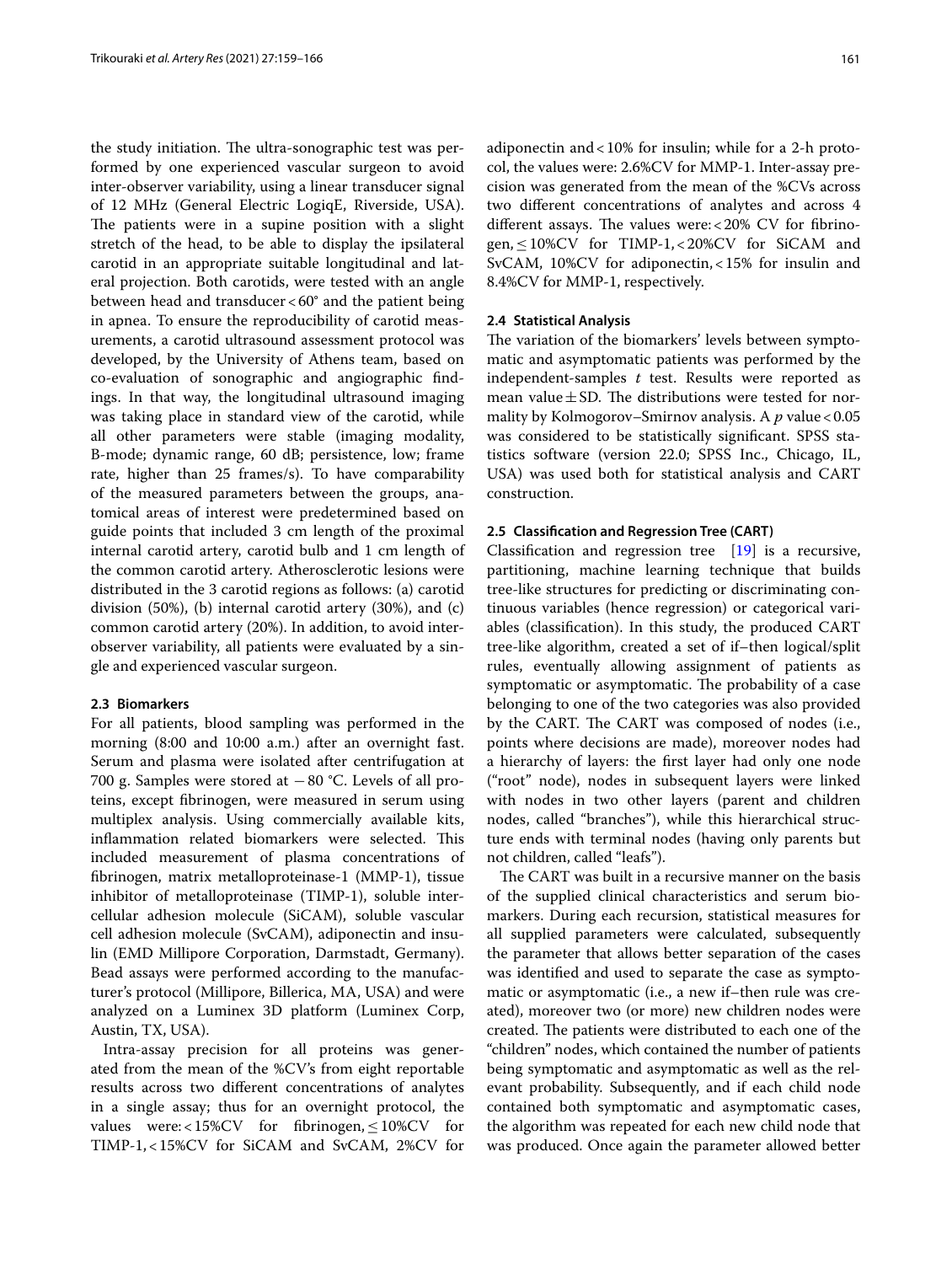separation of cases, was statistically identifed and was used to create a new if–then rule and new "children" nodes.

The CART minimum parent size was set to 10, the minimum child size was set to fve and the maximum allowed depth was set to eight, the QUEST growing algorithm was employed, while a tenfold cross-validation was performed. Note that these limits were not reached, the selected values are typical values and rather heuristic.

## **3 Results**

The mean age was higher than 70 years for both symptomatic and asymptomatic patients, specifcally the age for the symptomatic patients was  $72.3 \pm 9.7$  and for the asymptomatic group  $70.4 \pm 9.1$  without a statistically significant difference  $(p=0.264)$  and indicative that the two populations were matched in their age, similarly 57/82 (69.5%) of the symptomatic patients were men and 31/54 (57.4%) of the asymptomatic  $(p=0.148)$ ; therefore, the population composition had no diference in relation to the gender. In addition, smoking has been evaluated as

<span id="page-3-0"></span>**Table 1** Clinical characteristics of symptomatic vs. asymptomatic patients

| <b>Variables</b>                                  | <b>Clinical characteristics</b>                               | p value                                                        |         |  |
|---------------------------------------------------|---------------------------------------------------------------|----------------------------------------------------------------|---------|--|
|                                                   | Symptomatic<br>patients<br>(number of<br>patients: $n = 82$ ) | Asymptomatic<br>patients<br>(number of<br>patients: $n = 54$ ) |         |  |
| Body Mass Index (BMI)<br>(kq/m <sup>2</sup> )     | $26.9 \pm 3.8$                                                | $74.7 + 7.3$                                                   | 0.001   |  |
| Systolic Blood Pressure<br>$(BP)$ (mm $Hq$ )      | $141.9 \pm 22.4$                                              | $131.7 \pm 13.2$                                               | 0.007   |  |
| Triglycerides (mg/dl)                             | $227.0 + 85.6$                                                | $85.7 + 47.1$                                                  | 0.001   |  |
| White Blood Cells<br>(WBC) (thousands/<br>$mm3$ ) | $7.1 + 1.8$                                                   | $5.4 \pm 1.2$                                                  | < 0.001 |  |

Data are: means±SD

a risk factor with results of 61.0% of the symptomatic group and 54.8% of the asymptomatic one, without a statistical significant difference  $(p=0.373)$ . Symptomatic patients experienced higher BMI, systolic blood pressure (BP), triglycerides and white blood cell counts (WBC) (in all cases  $p < 0.05$ , see Table [1\)](#page-3-0). It is obvious that BMI and systolic blood pressure between the two groups, present a signifcant diference, as *p* value indicates, making them discriminant factors between symptomatic and asymptomatic patients.

Serum biomarkers' values from patients of sympto-matic and asymptomatic group appear in Table [2](#page-3-1). Levels of fbrinogen, MMP-1, TIMP-1, SiCAM, SvCAM and insulin were signifcantly increased in symptomatic patients compared to asymptomatic, while levels of adiponectin presented an increase in asymptomatic patients  $(p < 0.05)$ .

The constructed CART model shows the results along with the category where every node "belongs", the number of correctly assigned cases in each category, as well as, the relevant percentages (within each individual node, see Fig. [1](#page-4-0)). From the seven proteins and the clinical characteristics provided as inputs to the CART, the most important (as these were identifed during training) were: MMP-1, fbrinogen, insulin and TIMP-1 (Fig. [1](#page-4-0)), since these are the only ones remained in the CART.

As an example of the CART logic, the most important paths with a greater number of incidents were (Fig. [1\)](#page-4-0): (a) the path with the proteins MMP-1, MMP-1, insulin and (b) the path with the proteins MMP-1, fbrinogen, insulin. According to the frst path: if the levels of MMP-1 (the frst parameter examined) were>4375 then it was required another examination (MMP-1), in this situation if the levels of MMP-1 were>5404, then the levels of insulin were controlled and if they were>236, the case could be characterized as symptomatic with probability 96.7%. On the other hand, if the levels of MMP-1 were  $\leq$  4375, then it was required another step (fbrinogen) and if the

<span id="page-3-1"></span>

|  | Table 2 Serum biomarkers' values of symptomatic vs. asymptomatic patients |  |  |  |  |
|--|---------------------------------------------------------------------------|--|--|--|--|
|--|---------------------------------------------------------------------------|--|--|--|--|

| <b>Variables</b>                                             | Patient group                               |                                              |         |
|--------------------------------------------------------------|---------------------------------------------|----------------------------------------------|---------|
|                                                              | Symptomatic (number of patients: $n = 82$ ) | Asymptomatic (number of patients: $n = 54$ ) |         |
| Fibrinogen (ng/ml)                                           | $651.390 \pm 215.152$                       | 577.181 ± 208.717                            | < 0.001 |
| Matrix MetalloProteinase (MMP-1) (pg/ml)                     | $5503 \pm 2271$                             | $4687 \pm 2179$                              | < 0.001 |
| Tissue Inhibitor of MetalloProteinase (TIMP-<br>$1)$ (pg/ml) | 153.949 ± 26.480                            | $146.124 \pm 23.101$                         | < 0.001 |
| Soluble interCellular Adhesion Molecule<br>$(SiCAM)$ (ng/ml) | $3804 + 754$                                | $1403 \pm 332$                               | < 0.05  |
| Soluble vascular Cell Adhesion Molecule<br>$(SvCAM)$ (ng/ml) | $5983 + 2201$                               | $3273 + 1107$                                | < 0.05  |
| Adiponectin (pg/ml)                                          | 72,485 ± 12,507                             | $87.672 \pm 16.439$                          | < 0.05  |
| Insulin (pg/ml)                                              | $795 + 107$                                 | $270 \pm 89$                                 | 0.001   |

Data are: means + SD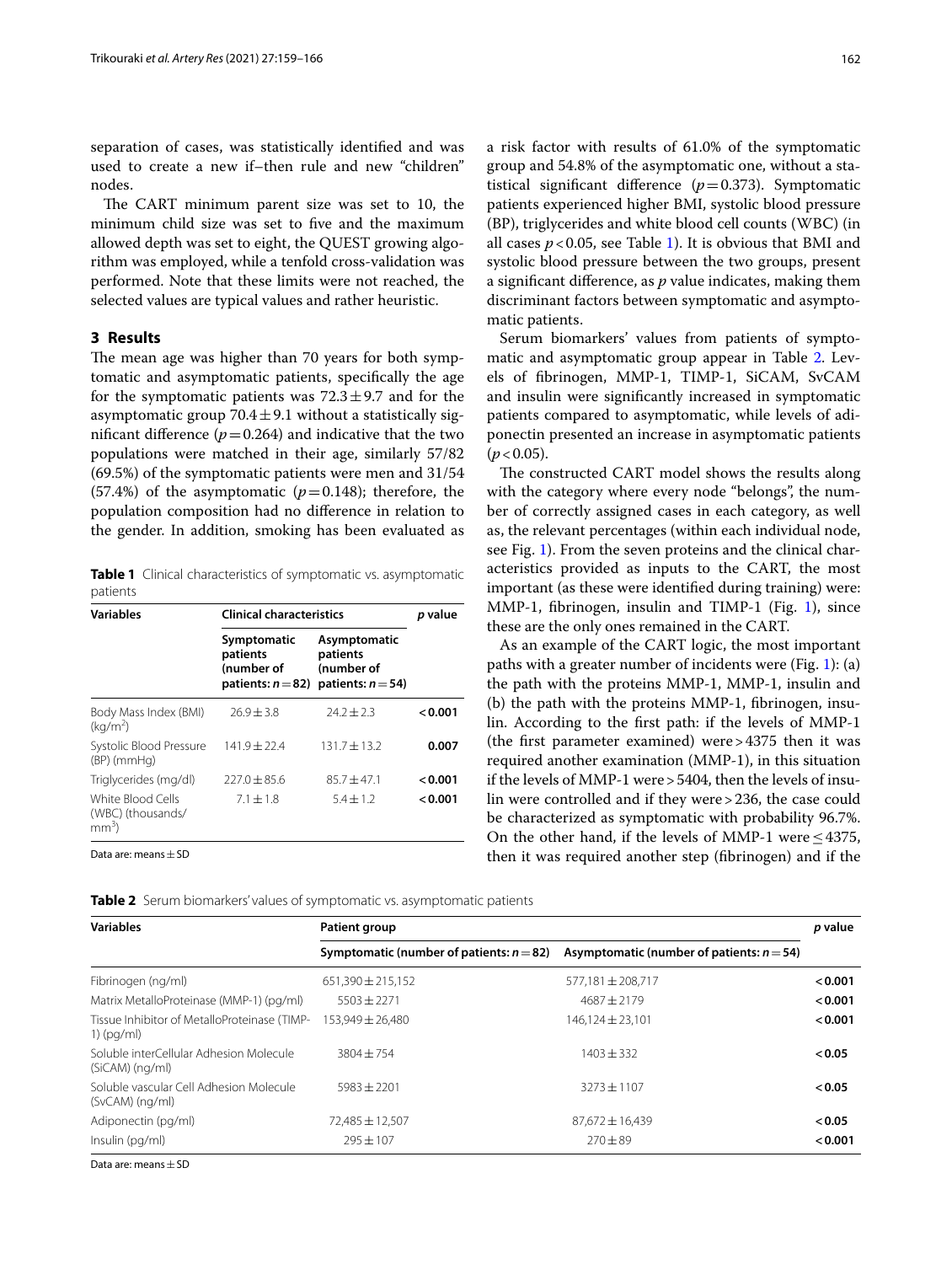

<span id="page-4-1"></span><span id="page-4-0"></span>**Table 3** Classifcation of observed versus assigned by the cart values, for symptomatic and asymptomatic patients

| Real category (observed) Classification |                                 |                          |                           |  |  |
|-----------------------------------------|---------------------------------|--------------------------|---------------------------|--|--|
|                                         | Assigned category (by the CART) |                          |                           |  |  |
|                                         |                                 | Symptomatic Asymptomatic | Percent<br>correct<br>(%) |  |  |
| Symptomatic                             | 80                              | 2                        | 97.6                      |  |  |
| Asymptomatic                            | 11                              | 43                       | 79.6                      |  |  |
| Overall %                               | 66.9%                           | 33.1%                    | 90.4                      |  |  |

levels of fbrinogen were≤613,807, insulin was controlled, if the levels of insulin were  $\leq$  259, the case was characterized as asymptomatic with probability 97.2%. In a similar manner, the CART can be used to categorize a patient, symptomatic vs asymptomatic, from the important biomarkers along with a probability for all cases.

Cumulatively, the correlation matrix (Table [3\)](#page-4-1) of the CART, representative of the performance, presents the percentage among the real category (observed) and the assigned category. The performance of this approach was: specifcity: 79.6% (95% CI 67.1–88.2%), sensitivity: 97.6% (95% CI 91.5–99.3%). In the symptomatic group, 80 patients were accurately assigned as symptomatic (true-positive value), and 2 were falsely assigned as asymptomatic (false-positive value). On the other hand, in asymptomatic group the true negative value was 43 and the false negative value was 11. In addition to the tenfold cross-validation, the population was split into training and test sets, specifcally about 2/3 of the data were randomly selected (respecting the distribution of cases into high and low risk) to train a CART and the remaining 1/3 (test set) were used for CART <span id="page-4-2"></span>**Table 4** Classifcation for real and assigned category in training and test set

| Sample   | Classification           |                                            |                    |                           |  |
|----------|--------------------------|--------------------------------------------|--------------------|---------------------------|--|
|          | Real category (observed) | Assigned category (by the<br><b>CART</b> ) |                    |                           |  |
|          |                          |                                            | High risk Low risk | Percent<br>correct<br>(%) |  |
| Training | High risk                | 50                                         | 4                  | 92.59                     |  |
|          | Low risk                 | 7                                          | 29                 | 80.56                     |  |
|          | Overall percentage       | 63.33%                                     | 36.67%             | 87.78                     |  |
| Test     | High risk                | 25                                         | 3                  | 89.29                     |  |
|          | Low risk                 | 4                                          | 14                 | 77.78                     |  |
|          | Overall percentage       | 63.04%                                     | 36.96%             | 84.78                     |  |

validation. The results are presented in Table  $4$ , enhancing the results with tenfold cross-validation technique. In the training set, the performance of this approach was: specifcity: 80.6% (95% CI 65.0–90.3%), sensitivity: 92.59% (95% CI 82.4–97.1%) and in the test set: specifcity: 77.8% (95% CI 54.8–91.0%), sensitivity: 89.3% (95% CI 72.8–96.3%).

While implementing the training and test method in CART, we split the population of all patients (i.e. individuals with stenosis degree  $\geq$  50%), into two main categories including approximately the 60% and 40% of the population respectively; the former class of patients contained the ones responsible for ischemic stroke and the latter those to whom no incidence occurred. The overall pool is the original 136 patients and were added 8 more patients who had stenosis degree  $\geq$  50% but did not present stroke events and the results are presented in Table [5.](#page-5-0) The performance of this model in the training set was: specifcity: 83.3% (96% CI 66.4–92.7%),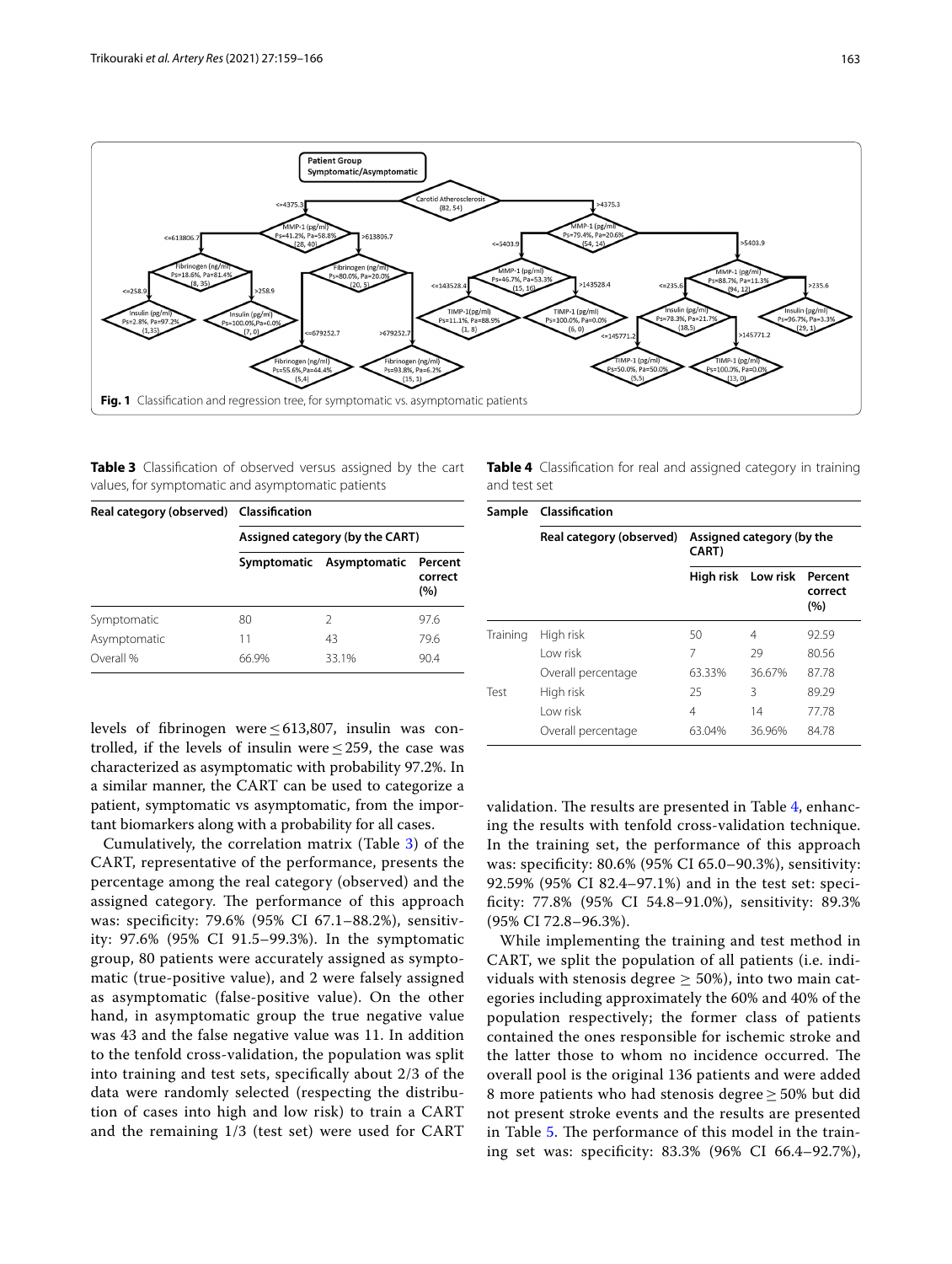<span id="page-5-0"></span>**Table 5** Classification for real and assigned category in training and test set

| Sample   | Classification           |                                            |           |                           |  |
|----------|--------------------------|--------------------------------------------|-----------|---------------------------|--|
|          | Real category (observed) | Assigned category (by the<br><b>CART</b> ) |           |                           |  |
|          |                          | Stroke                                     | No stroke | Percent<br>correct<br>(%) |  |
| Training | Stroke                   | 43                                         | 4         | 91.5                      |  |
|          | No stroke                | 5                                          | 25        | 83.3                      |  |
|          | Overall percentage       | 62.3%                                      | 37.7%     | 88.3                      |  |
| Test     | Stroke                   | 27                                         | 8         | 771                       |  |
|          | No stroke                | 6                                          | 26        | 81.3                      |  |
|          | Overall percentage       | 49.3%                                      | 50.7%     | 79.1                      |  |

sensitivity: 91.5% (96% CI 81.1–96.6%) and in the test set: specifcity: 81.3% (96% CI 64.7–91.1%), sensitivity: 77.1% (96% CI 65.6–91.4%).

## **4 Discussion**

The results of this study showed significant differences in protein levels, between patients with and without symptoms ( $p < 0.05$ ). The levels of the measured biomarkers in symptomatic patients were higher from those in asymptomatic patients, except adiponectin. More specifcally, levels of fbrinogen, matrix metalloproteinase-1 (MMP-1), tissue inhibitor of metalloproteinase (TIMP-1), soluble intercellular adhesion molecule (SiCAM), soluble vascular cell adhesion molecule (SvCAM), and insulin were signifcantly increased in symptomatic patients compared to asymptomatic  $(p < 0.05)$ .

Elevated levels of various biomarkers of infammation have been linked to an increased risk of ischemic cardiovascular events. Our results are consistent with that documented by Zureik et al. [\[9](#page-7-8)] who presented a potential involvement of TIMP-1 in plaque formation (i.e., higher levels of TIMP-1 in patients with carotid atherosclerosis). Nikkari [[5](#page-7-4)] documented that MMP-1 is expressed in human carotid artery disease and there is a correlation among this protein and plaque instability, also consistent with this research. Fibrinogen has also been proposed, as a marker of atheroma, and its high concentrations have been associated with ischemic heart disease and subclinical carotid artery disease [[3\]](#page-7-2). Ginsberg [[23](#page-7-22)] investigated insulin and the association with carotid artery disease; a signifcant increase of the risk for symptomatic carotid artery disease was also verifed by our results. Ducimietere et al. [\[24](#page-7-23)], Pyorala [\[25](#page-7-24)] and Orchand et al. [[16\]](#page-7-15) reported a positive relationship between insulin

levels and atherosclerotic events, also compatible with our results.

There are two popular methods to evaluate the robustness of classifiers: (a) splitting the dataset into a part that is used for training and using another part of the data used for testing, this is useful when there is a very large dataset; therefore, the test dataset is able to provide a good estimation of system performance [[19](#page-7-18), [26\]](#page-7-25) and (b) the k-fold method, i.e., splitting the dataset into k-subsets, each subset is held and the model is trained using the remaining subsets, this is repeated and an average accuracy estimate is produced. The second approach is considered a robust method for estimating accuracy, and specifically the amount of bias in the estimate has one of the popular values, number 10 [[27](#page-7-26)[–29\]](#page-7-27). We have selected the tenfold cross-validation due to the rather limited number of cases in our study.

Data through cross-validation from the CART demonstrated interesting results for the identifcation of both symptomatic and asymptomatic patients. In case that a CART "leaf" contains both symptomatic and asymptomatic cases, then the case is characterized according to the group that has the higher probability. The obtained results showed that the CART discrimination was accurate for about 97% of symptomatic patients and approximately 80% of asymptomatic. If the levels of MMP-1 were > 5404 and if the levels of insulin were > 236, then a patient can be assigned as symptomatic with confdence level 96.7%.

The proposed methodology has an important advantage. Notably despite the CART was supplied with 10 features (seven protein and three clinical), the fnal architecture (Fig. [1](#page-4-0)) was stabilized to provide results with just four biomarkers (MMP-1, fibrinogen, insulin and TIMP-1); therefore, not all protein measurements, neither all clinical tests are necessary to be performed; this introduces reduction of expenses in consuma-bles and human effort. From the CART (Fig. [1\)](#page-4-0), there are two paths that the greater number of incidents are concentrated, frst the path with the proteins MMP-1, MMP-1, insulin, and second, the path with the proteins MMP-1, fbrinogen, insulin. As an example, if the levels of MMP-1 (the frst parameter examined) were > 4375, then it was required another examination (MMP-1), in this situation if the levels of MMP-1 were > 5404, then the levels of insulin were controlled and if they were > 236, the case could be characterized as symptomatic with confdence level 96.7%. On the other hand, if the levels of MMP-1 were  $\leq$  4375, then it was required another step (fbrinogen) and if the levels of fbrinogen were  $\leq$  613,807, then insulin was controlled, if the levels of insulin were  $\leq$  259 then the case could be assigned as asymptomatic with confdence level 97.2%.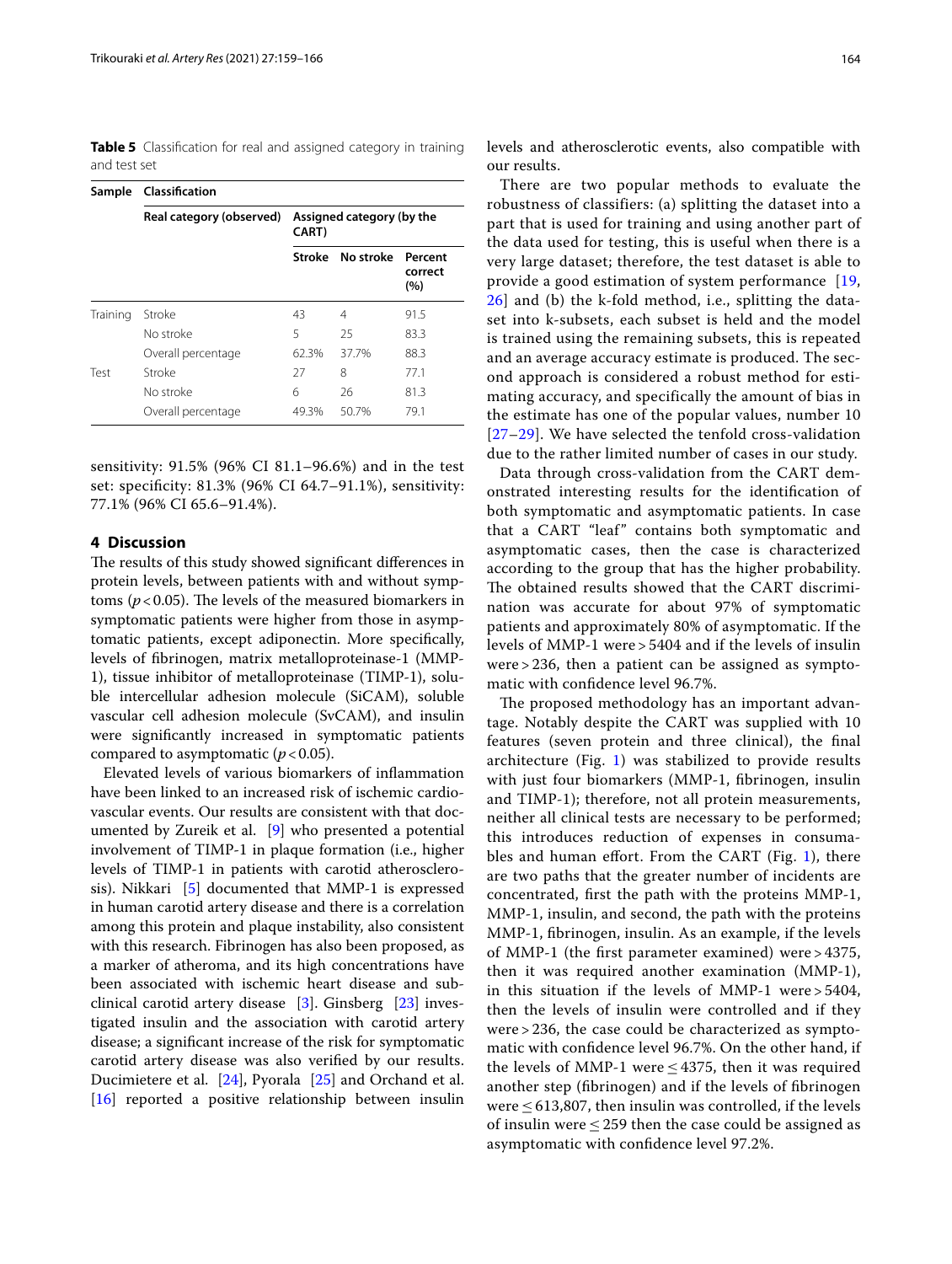CARTs represent a very popular technique being used in the past by this research team to solve numerous medical classification problems  $[30-32]$  $[30-32]$ . Their main advantages include:

- a) they produce simple to understand and interpret algorithms, that can be used even without the use of a computer
- b) they are non-parametric, thus there is no need to check if data meet special conditions required for statistical tests, such as normality
- c) they can handle both numeric and categorical data simultaneously
- d) the produced algorithms might "mirror" and divert human decision processes
- e) the produced rules in the tree-like structures contain important knowledge and can be used for the discovery of new "phenomena" and extraction of new knowledge
- f) they are efficient when large data sets are available and required, thus there are no required specialized computing resources
- g) it is possible to validate the produced models via statistical tests or simply by counting the number of successfully classifed cases and the number of "missed" cases.

This is the first study attempting to use this CART tool in carotid artery disease, to investigate and discriminate symptomatic from asymptomatic patients. The objective of this paper was to assess the signifcant diferences in protein levels between patients with and without symptoms, as well as, to evaluate whether there could be an accurate discrimination between these two cohorts: symptomatic vs asymptomatic. Among all protein levels, there was a statistically signifcant diference between symptomatic and asymptomatic group. Additionally, CARTs demonstrated results of high discrimination accuracy among symptomatic and asymptomatic patients and identifed the most important characteristics from the inputs. So, identifying and studying specifc circulating adipokines in combination with demographic data was important.

This study has limitations. The number of patients is relatively low; moreover, in the literature there are reported various other biomarkers being associated with carotid artery disease, these were not assessed in this study, despite they could have the potential to act as discriminant factors. In contrast, our study used a relatively large number of well-known carotid plaque infammatory biomarkers and gave emphasis to the role of a CART model that can act in a combinatory method and separate symptomatic or asymptomatic patients. Another study limitation is relevant to the patient ages. It is well known that the incidence of stroke and thus symptomatic carotid artery stenosis is higher in men until advanced age, and actually there is a higher incidence in women after 85 years old [[33\]](#page-7-30). Since our population has a mean age around 70, there were more men than women with symptomatic stenosis; moreover, it is expected a higher percentage of men in the asymptomatic group [[34\]](#page-7-31). In this study, the gender was not correlated with the symptomatic or asymptomatic patients. Finally, in this study, we have not examined the infuence of administered drugs in the studied parameters due to the relatively small sample size.

## **5 Conclusion**

Concluding, the application of a CART prognostic model for carotid artery disease provided a simple decision algorithm linked with probabilities. The prognostic value in symptomatic patients was high>97%, and this tool can provide encouraging evidence to identify and treat symptomatic from asymptomatic patients. This discrimination could be important in the clinical practice, since non-symptomatic patients may already have experienced unnoticed symptoms that can be identifed using imaging techniques, thus, a prospective trial in the clinical environment could evaluate the CART value in practice. Such trial requires development of software, that would hide CART details, with the help of a user-friendly computer interface.

#### **Acknowledgements**

The authors acknowledge the assistance of the Department of Cytopathology, National and Kapodistrian University of Athens, University General Hospital "ATTIKON", providing the essential infrastructures as well as the blood samples and the commercially available kits.

#### **Author Contribution**

AT and DY study conceptualization and writing (original draft, review and editing) the manuscript, AP, AS and KM data curation, formal analysis and writing (review and editing), DY and GM supervised the project. All authors read and approved the fnal manuscript.

#### **Funding**

This research did not receive any specifc grant from funding agencies in the public, commercial, or not-for-proft sectors.

#### **Declarations**

#### **Conflict of interest**

The authors report no conficts of interest.

#### **Ethical approval**

The study protocol conformed to the ethical guidelines of the 1975 Helsinki Declaration and was approved by the Ethics Committee of "Attikon" University Hospital.

#### **Consent for publication**

All authors have read and approved the manuscript.